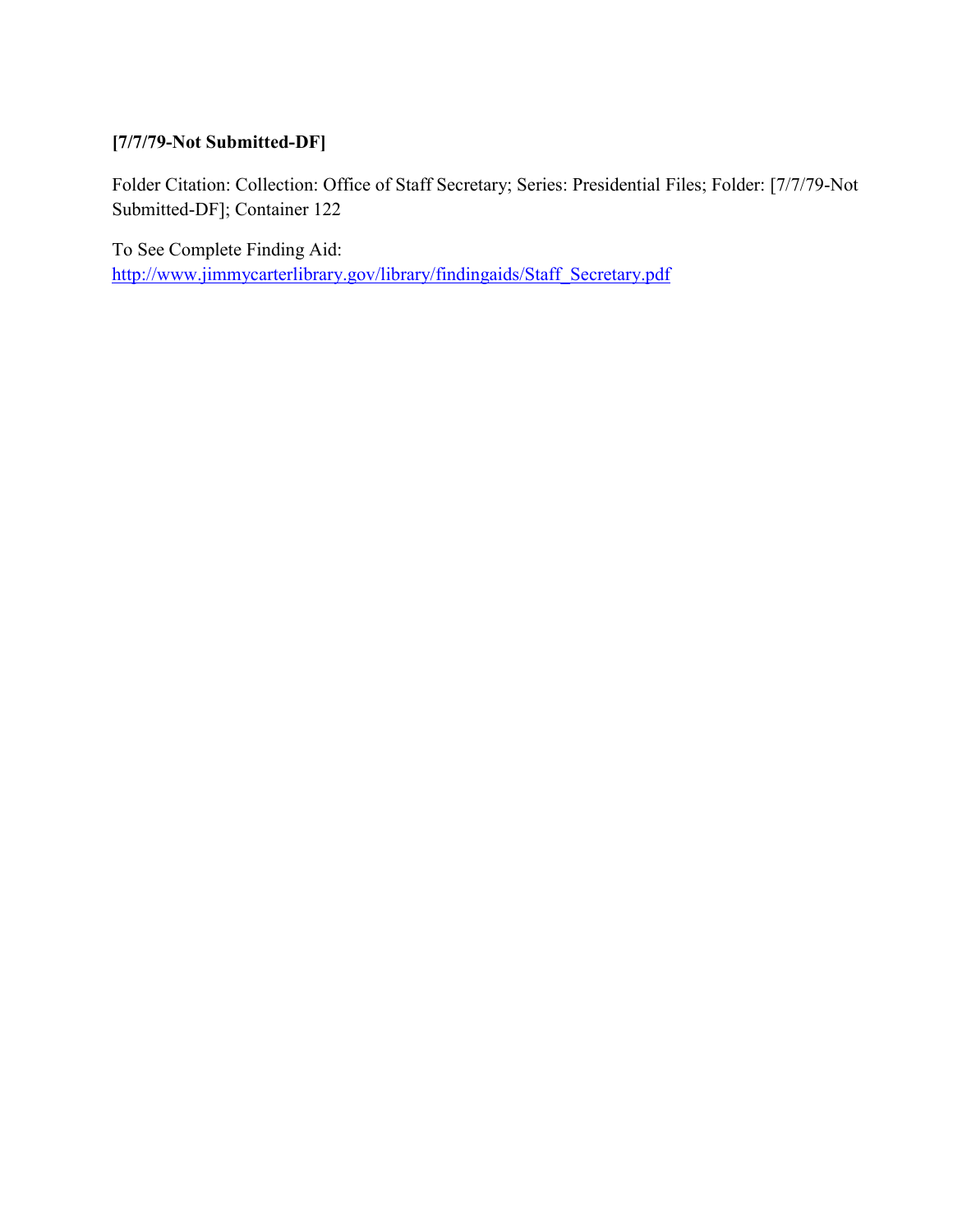| THE WHITE HOUSE |  |  |  |
|-----------------|--|--|--|
|-----------------|--|--|--|



MEMORANDUM

Let Simply

| Date: 7/7/79                                                    |  |
|-----------------------------------------------------------------|--|
| <b>FOR ACTION:</b><br>WISE-<br><b>VOORDE</b><br><b>RAFSHOON</b> |  |
|                                                                 |  |

•

#### FOR INFORMATION:

THE VICE PRESIDENT **JORDAN** EIZENSTAT POWELL WATSON WEXLER

FROM: Rick Hutcheson, Staff Secretary

SUBJECT: KAHN MEMO, "YOUR INVOLVEMENT IN THE ANTI-INFLATION PROGRAM DURING THE NEXT 60 DAYS"

| YOUR RESPONSE MUST BE DELIVERED |
|---------------------------------|
| TO THE STAFF SECRETARY BY:      |

TIME: 9:00 AM

DAY: TUESDAY

DATE: 10 JULY 1979

ACTION REQUESTED: \_\_ Your comments Other:

STAFF RESPONSE:

**I concur.** The same of the same of the same of the same of the same of the same of the same of the same of the s Please note other comments below:

## PLEASE ATTACH THIS COPY TO MATERIAL SUBMITTED.

If you have any questions or if you anticipate a delay in submitting the required material, please telephone the Staff Secretary immediately. (Telephone, 7052)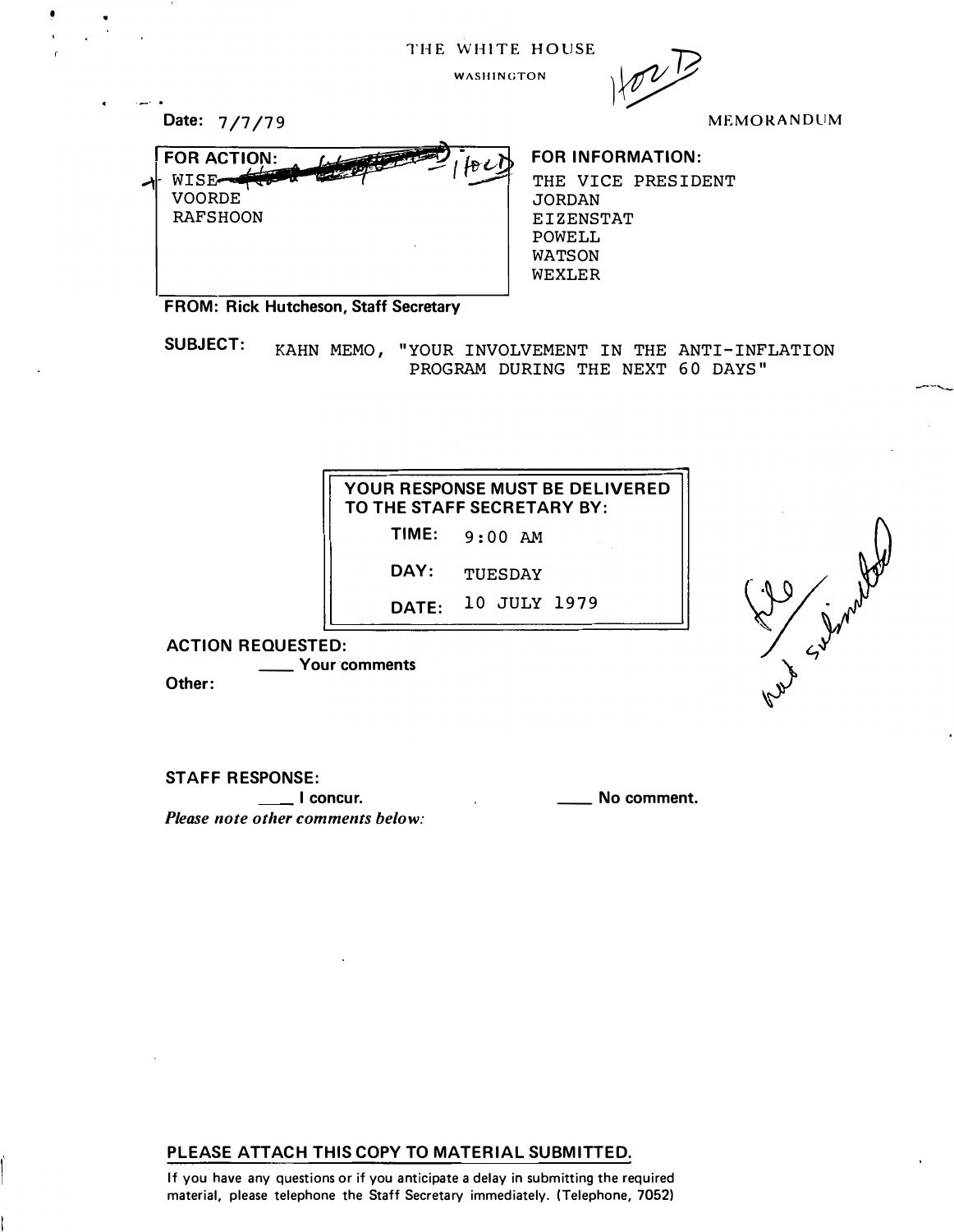#### THE WHITE HOUSE

**WASHINGTON** 

July 6, 1979

. ·, MEMORANDUM TO THE PRESIDENT

,,

'·

# FROM: ALFRED E. KAHN FROM:

#### SUBJECT: Your Involvement in the Anti-Inflation Program During the Next 60 Days

You have already agreed to participate visibly in the antiinflation program.

With the public now looking to you, upon your return from Vienna and the Far East, to assume active leadership in this effort, we think it would maximize the benefit  $-$ - in terms both of public perception of your role and of having the consultation process produce some-sort of genuine national consensus -- if that participation were seen to be following a systematic schedule rather than consisting of a series of isolated events. If, then, Jody were to allude .to such a pre-planned schedule, it would be clear that you are,in a real sense, taking command of the campaign, and giving it your continuous personal attention -- even in the instances in which you do not necessarily attend personally, or take or announce the actions yourself.

This memo sets out a suggested schedule for the next 60 days. Its two main components are:

- 1. Attending a number of the ongoing consultations with the Congressional working group, labor, business, consumer, and state and local government officials.
- 2. Presiding at a number of regularly scheduled meetings, such as the one I mentioned to you on Tuesday with food processors, at which you call in and exhort or chastise leaders of industries whose price increases have been especially severe.

::·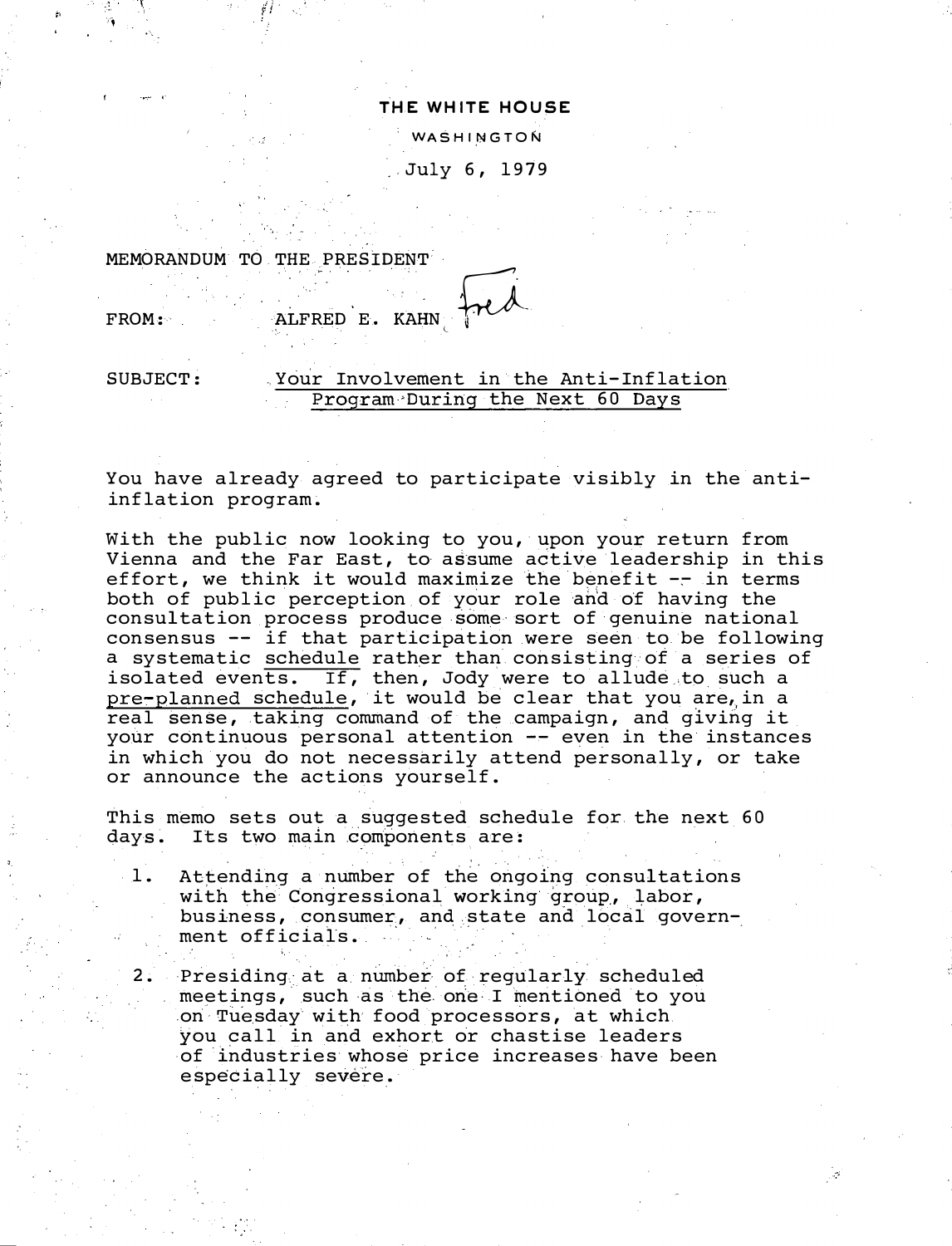In addition, we would, as the occasion arises, offer you the opportunity to make announcements personally of actions taken against violators of the standards or call directly on the heads of companies that are cited as out of compliance.

#### The Consultation Meetings

You are scheduled to stop by the July 11 meeting of the Administration-Congress Working Group.

We recommend you drop by another group later in the month -perhaps the last meeting before the Congressional August recess.

The first would probably just give you a chance to express<br>your genuine interest in the effort and to convey your general attitude about the directions you hope it will take. (I will soon send you suggested talking points.) In the second, you might want to engage in a really substantive discussion of the issues and approaches that have emerged.

In addition, there will be simultaneous meetings with labor and business leaders. We suggest a drop-by at one of each.

As the consultations develop, but probably not until after Congress goes home in August, we will be scheduling meetings to consult with consumer groups and state and local government officials. Here again, we recommend you drop by at one of each.

#### Meetings with Problem Industries

We have identified a sufficient number of industries whose prices have been rising rapidly -- whether or not clearly in excess of the price standards is not crucial, we think -to justify a decision at this time to schedule meetings with leaders once a week, or almost. As demand pressures abate, we might in some of these cases press for widely proclaimed price reductions.

Those include food processing and distribution, petroleum, steel, fertilizers, pharmaceuticals, apparel, and hotels and motels.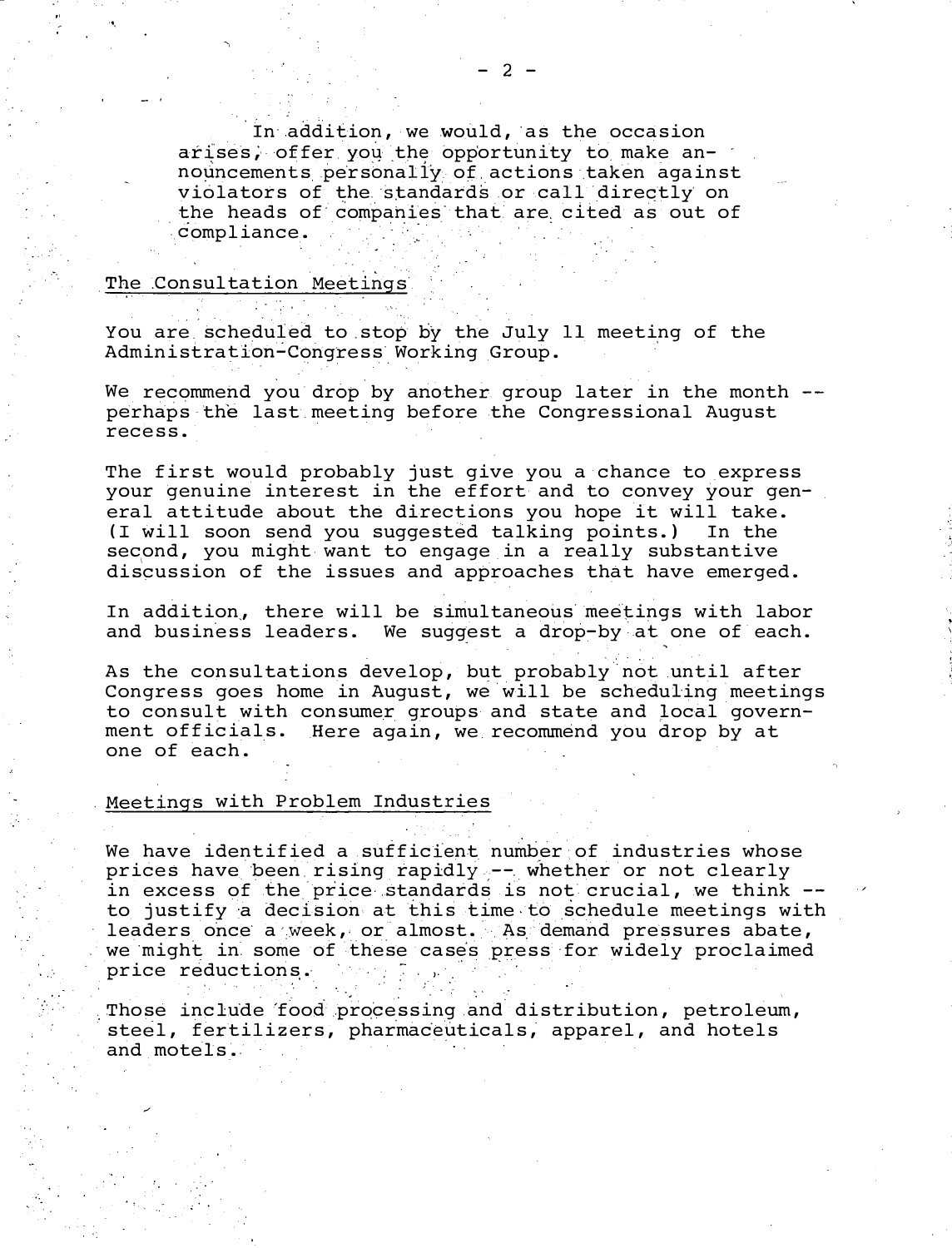Wherever possible, you could after a particular meeting order COWPS to take specific follow-up action.

If you agree, we will give you a separate memo each week, recommending the specific industry to be called in.

#### Kicking Off the Strategy

As we have already suggested, we think the way to get the most benefit out of this program is to announce it as a program, in advance. You might announce it in connection with the first meeting, or at your next press conference, or have Jody mention it in a press briefing.

The Schedule

| July 11               | Congressional consultation stop by        |
|-----------------------|-------------------------------------------|
| July 16-20            | Food processing and retailing             |
| July 23-27            | Second problem industry                   |
| July $30$ -Aug. $3 -$ | Congressional consultation                |
|                       | Third problem industry                    |
| Aug. $6 - 10$         | Labor consultation                        |
|                       | Fourth problem industry                   |
| Aug. 13-17            | Business consultation                     |
|                       | Fifth problem industry                    |
| Aug. $20 - 24$        | - Consumer consultation                   |
|                       | Sixth problem industry                    |
|                       | Aug. 27-31 - State and local consultation |
|                       | Seventh problem industry                  |

You obviously need not bind yourself to all of these at this time. But we do recommend announcement of a fairly specific schedule.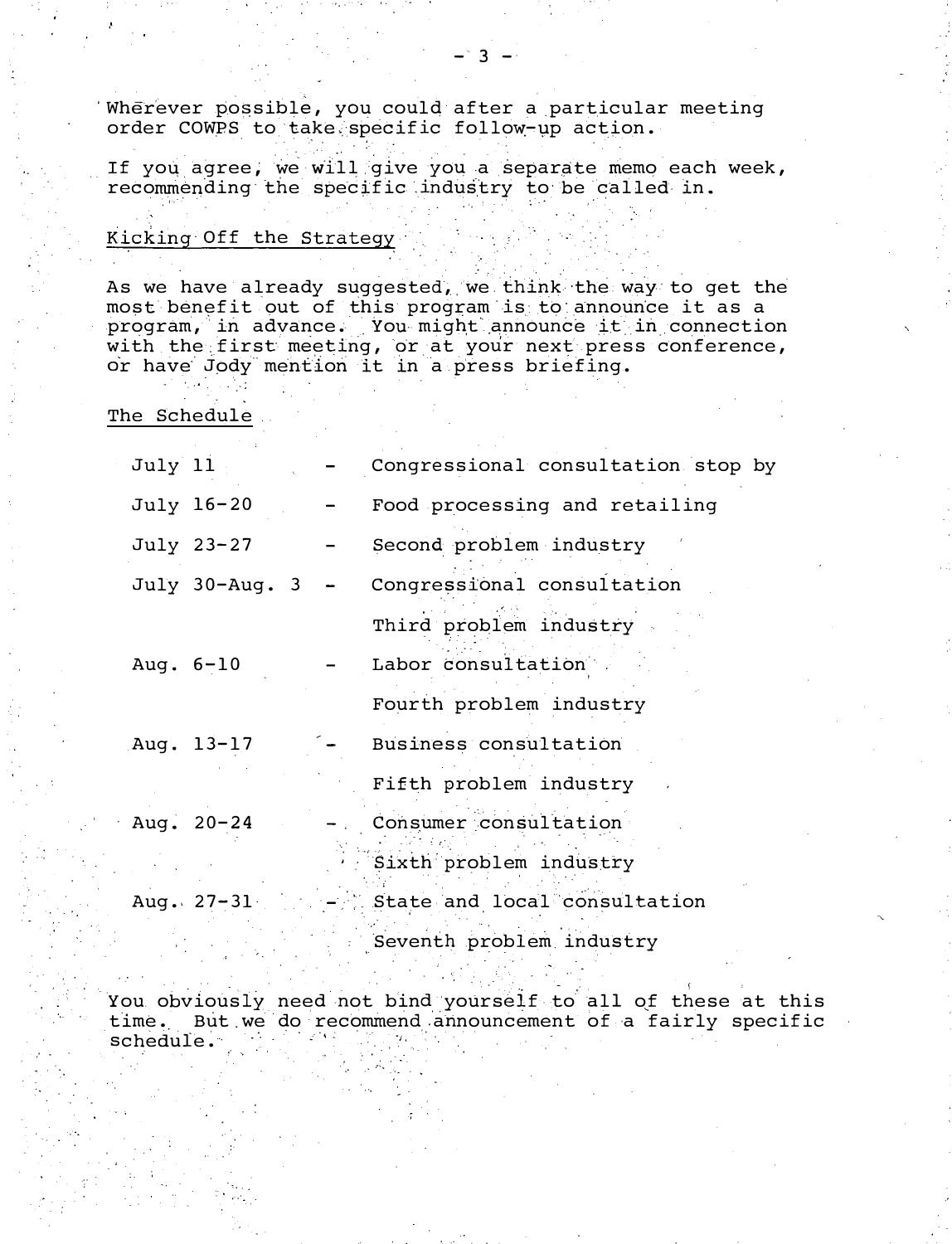#### さき チネネート きょう エフ ちっともうしせん

WASHINGTON

Date: 7/7/79

**MTCG** 

VOOROE

RAFSHOON

FOR ACTION.

MEMORANDUM

FOR INFORMATION: THE VICE PRESIDENT **JORDAN** EIZENSTAT POWELL WATSON WEXLER

FROM: Rick Hutcheson, Staff Secretary

SUBJECT:

KAHN MEMO, "YOUR INVOLVEMENT IN THE ANTI-INFLATION PROGRAM DURING THE NEXT 60 DAYS"

> YOUR RESPONSE MUST BE DELIVE TO THE STAFF SECRETARY BY: TIME:  $-9:00$  AM

DAY: TUESDAY

10 JULY 1979 DATE:

**ACTION REQUESTED:** 

Other:

Your comments

Hold untilopte the Carp David STAFF RESPONSE

 $\cdot$   $\cdot$  corrects. Please nase other

No comment.

**STITACH THE COPY TO MATERIAL SUBMITTED** 

If you have any questions or if you anticipate a delay in submitting the raquired material, please sulephone the Stati Secretary inanediately. (Telephone, 7052)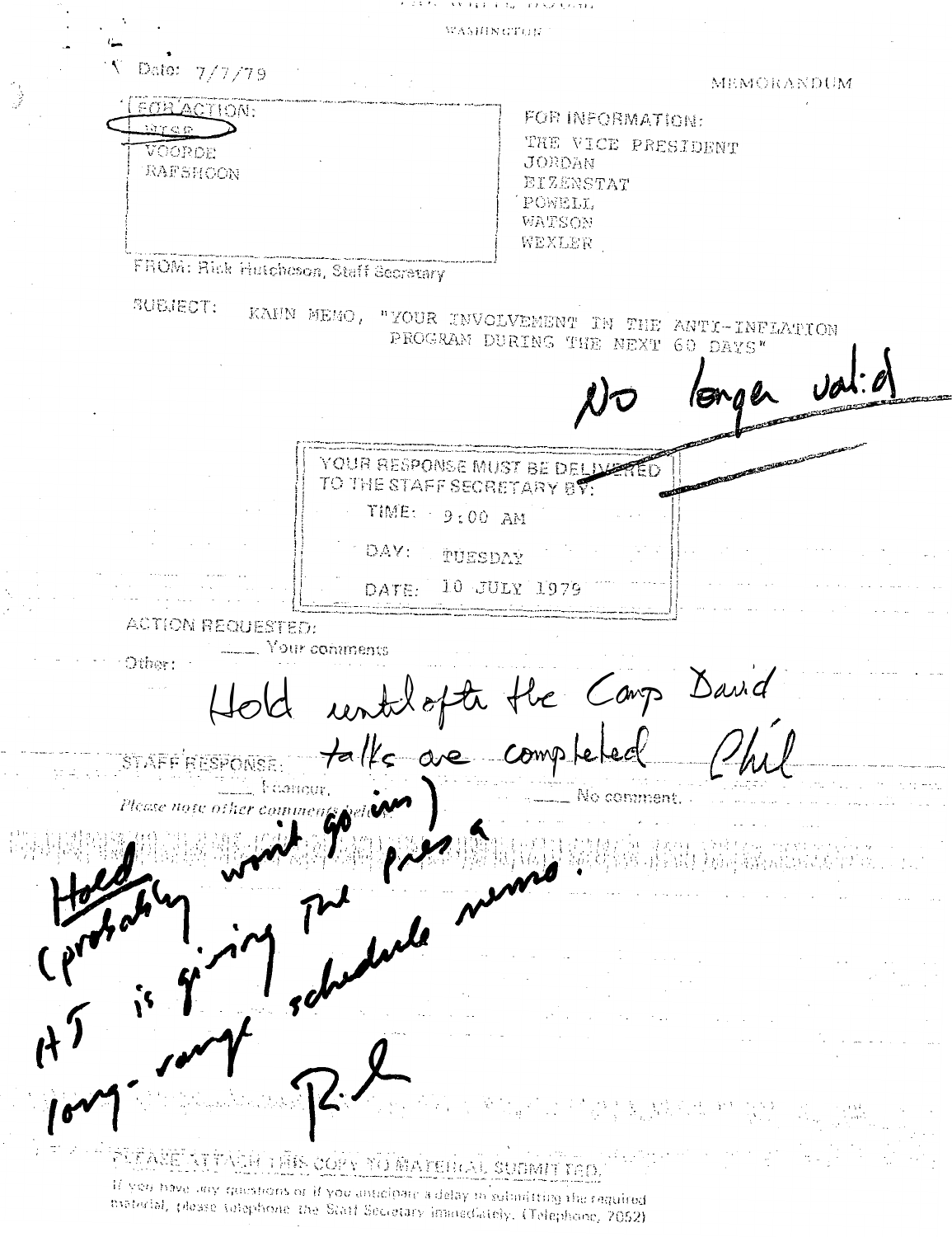#### THE WHITE HOUSE WASHINGTON

July 6, 1979

MEMORANDUM TO THE PRESIDENT

FROM: ALFRED E. KAHN

.-.�--1

#### SUBJECT: Your Involvement in the Anti-Inflation Program During the Next 60 Days

You have already agreed to participate visibly in the antiinflation program.

With the public now looking to you, upon your return from Vienna and the Far East, to assume active leadership in this effort, we think it would maximize the benefit -- in terms both of public perception of your role and of having the consultation process produce some sort of genuine national consensus -- if that participation were seen to be following a systematic schedule rather than consisting of a series of isolated events. If, then, Jody were to allude to such a pre-planned schedule, it would be clear that you are, in a real sense, taking command of the campaign, and giving it your continuous personal attention -- even in the instances in which you do not necessarily attend personally, or take or announce the actions yourself.

This memo sets out a suggested schedule for the next 60 days. Its two main components are:

- 1. Attending a number of the ongoing, consultations with the Congressional working group, labor, business, consumer, and state and local government officials.
- 2. Presiding at a number of regularly scheduled meetings, such as the one I mentioned to you on Tuesday with food processors, at which you call in and exhort or chastise leaders of industries whose price increases have been especially severe.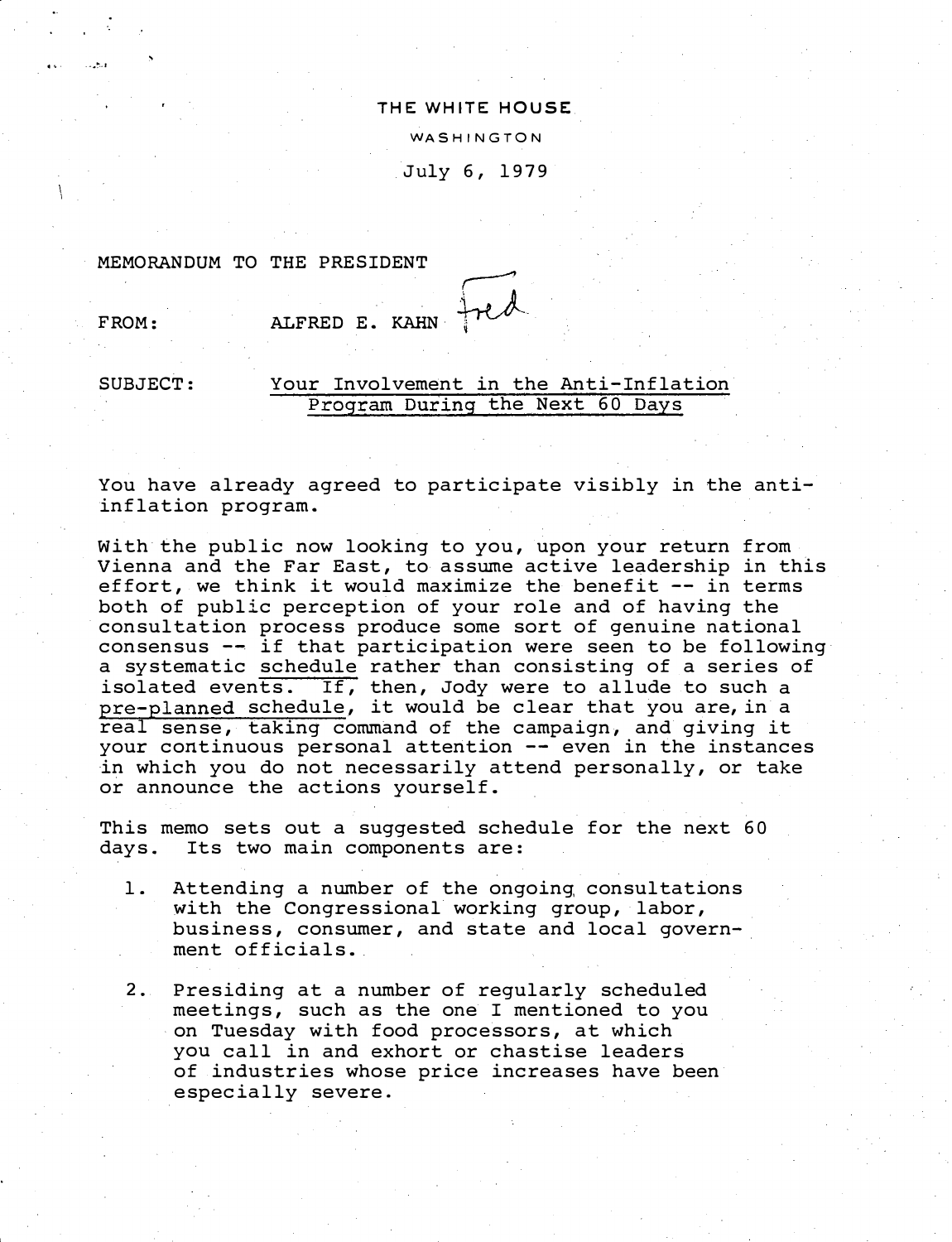In addition, we would, as the occasion arises, offer you the opportunity to make announcements personally of actions taken against violators of the standards or call directly on the heads of companies that are cited as out of compliance.

#### The Consultation Meetings

- ......... ,

You are scheduled to stop by the July ll meeting of the Administration-Congress Working Group.

We recommend you drop by another group later in the month . perhaps the last meeting before the Congressional August recess.

The first would probably just give you a chance to express your genuine interest in the effort and to convey your general attitude about the directions you hope it will take. {I will soon send you suggested talking points.) In the second, you might want to engage in a really substantive discussion of the issues and approaches that have emerged.

In addition, there will be simultaneous meetings with labor and business leaders. We suggest a drop-by at one of each.

As the consultations develop, but probably not until after Congress goes home in August, we will be scheduling meetings to consult with consumer groups and state and local government officials. Here again, we recommend you drop by at one of each.

#### Meetings with Problem Industries

We have identified a sufficient number of industries whose prices have been rising rapidly -- whether or not clearly in excess of the price standards is not crucial, we think -to justify a decision at this time to schedule meetings with leaders once a week, or almost. As demand pressures abate, we might in some of these cases press for widely proclaimed price reductions.

Those include food processing and distribution, petroleum, steel, fertilizers, pharmaceuticals, apparel, and hotels and motels.